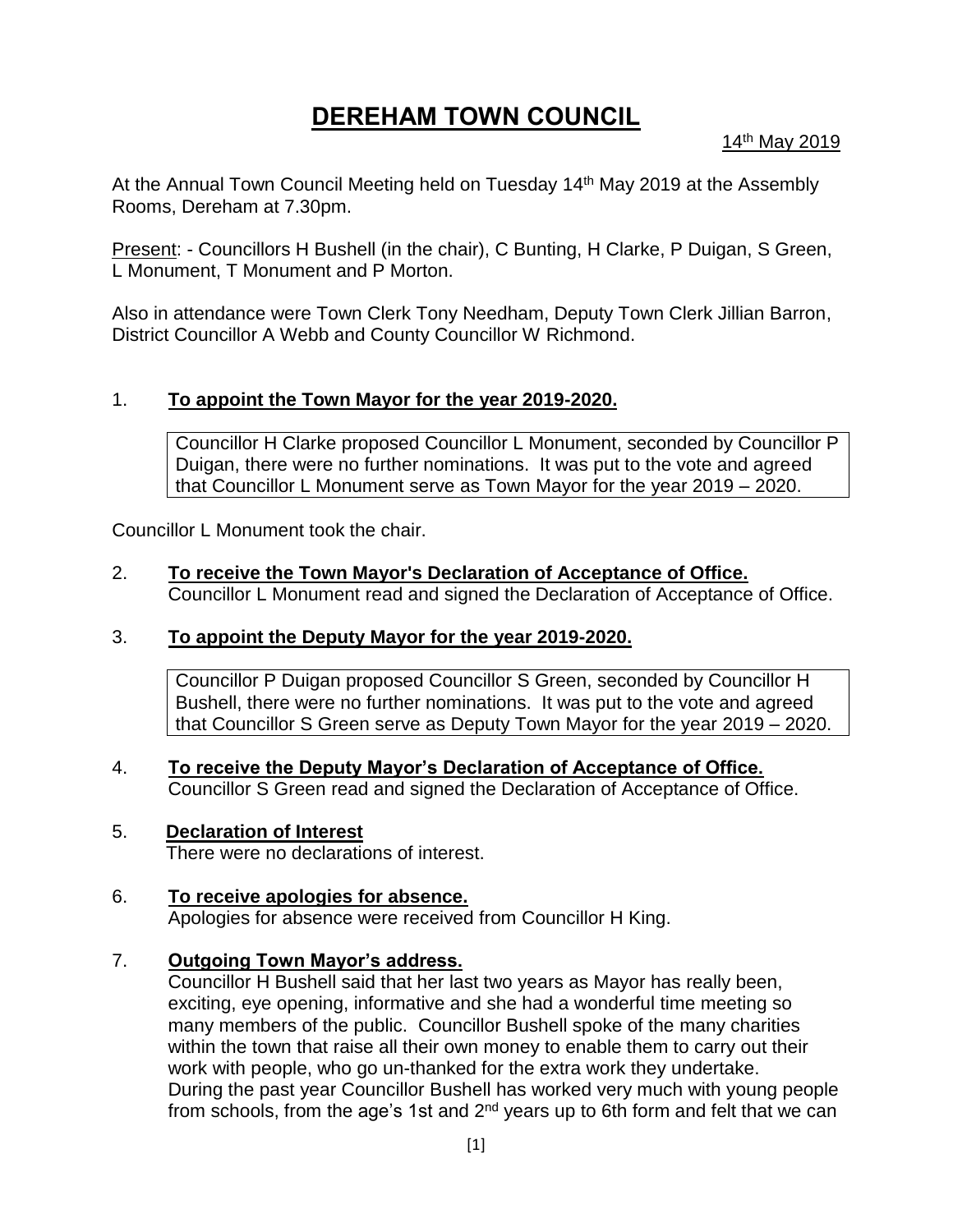all learn a great deal from the younger generation.

Councillor Bushell said there have been great opportunities to be able to speak to people without having to be concerned about politics, colour or creed, and from whom she has learnt so much.

She said it had been an honour to represent Dereham at many other towns and boroughs and at RAF Marham. Councillor Bushell said the hilight of the past years was November  $11^{th}$  – 100 years since the cease fire of the 1<sup>st</sup> World War. To lay a wreath at 11am on the 11<sup>th</sup> day of the 11<sup>th</sup> month was so very poignant, and something she will never forget.

Councillor Bushell thanked her fellow councillors and officers for all their help and support over the last two years, and gave a special thanks to Terri Sanderson and Linda Monument who have been her drivers for many of the away events and also great ambassadors for Dereham.

Councillor Bushell offered her best wishes to both Councillors L Monument and S Green and hoped that they will have a most enjoyable year as Mayor and Deputy Mayor.

# 8. **To receive tributes to outgoing Mayor.**

Councillor H Clarke thanked Councillor Bushell for all her hard work and said that she had had a big impact with young people and was a huge ambassador for the town.

Councillor P Duigan reiterated Councillor Clarke's comments and said that she was very brave to take on the role for two years. He said that the last time a councillor had been a Mayor for more than a year was in the 1940's. Councillor Duigan also thanked Ann Bowyer for all her hard work and said that she would be missed on the Council

Councillor T Monument said thank you and well done.

Councillor S Green thanked Councillor Bushell for all her hard work and said that he saw her as a great ambassador for the town.

Councillor L Monument thanked Councillor Bushell for all the things she had done during her two years as Mayor, some of which were beyond the call of duty. She said that Councillor Bushell did not hesitate going out on the market in February dressed as a suffragette with pupils from Northgate High School. She also walked around the town blindfolded with members for the Association for the blind; Councillor L Monument said that Councillor Bushell will be a hard act to follow.

# 9. **To receive announcements.**

The Mayor, Councillor L Monument welcomed Councillor C Bunting on to the Town Council and went on to say that the most important thing is that we all work together to represent the town.

Councillor L Monument went on to say that as the Town Council need to co-opt 3 new councillors she was going to propose suspending standing orders with regards to agreeing committees.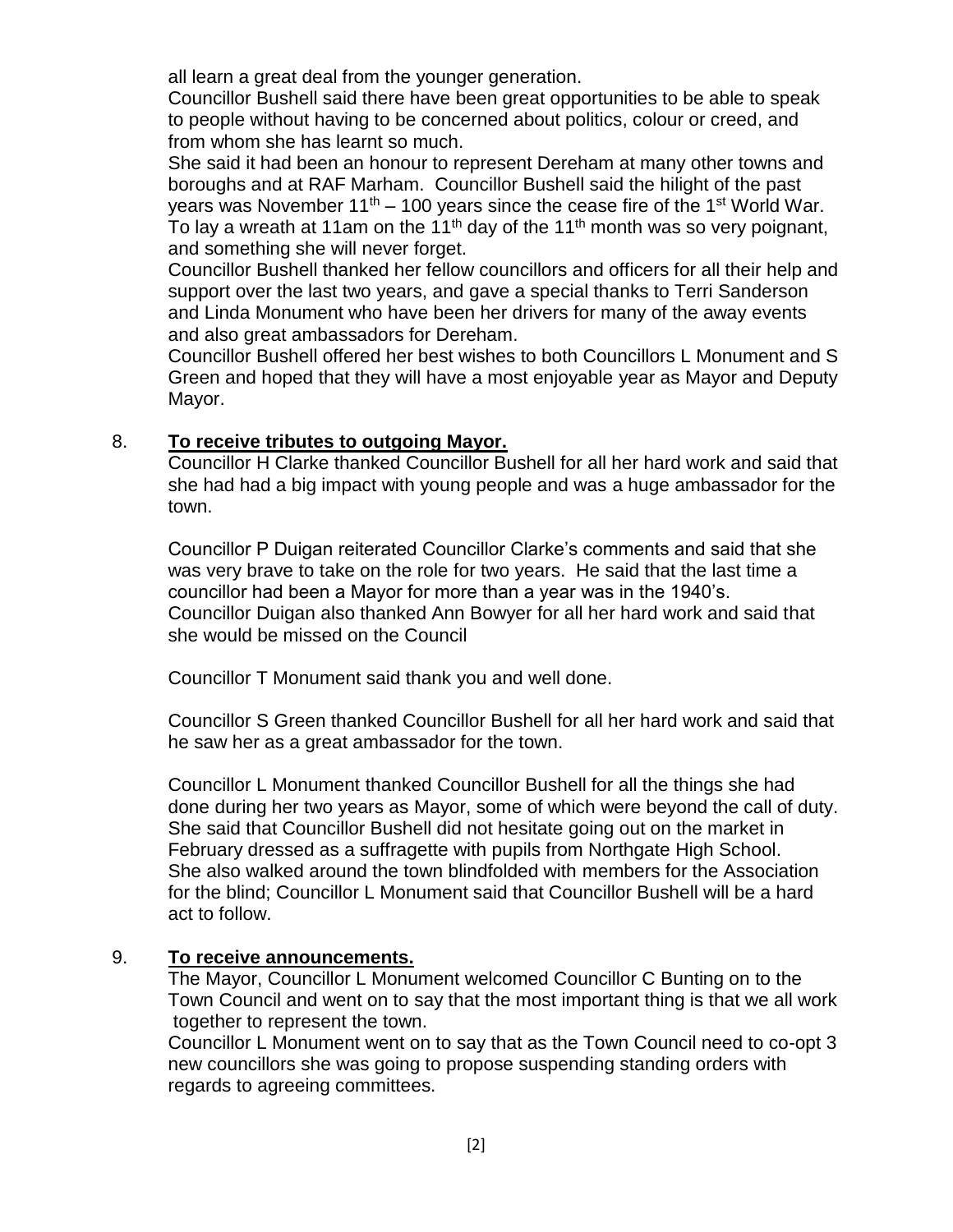# 10. **To agree membership of Committees.**

Councillor L Monument proposed that Standing Orders 11(g) be suspended until the next meeting, seconded by Councillor H Bushell and agreed.

# 11. **To confirm representatives for outside bodies (normally appointed for 4 years) and to receive a brief report.**

Councillor L Monument proposed that Standing Orders 11(g) be suspended until the next meeting, seconded by Councillor H Bushell and agreed.

12. **To fix the dates and times of Council, Plans and Committee meetings**  The dates and times of Council, Plans and Committee meetings were agreed up to the Annual Town Council Meeting 12<sup>th</sup> May 2020, subject to the Annual Parish Meeting 17<sup>th</sup> March 2020 being added.

# 13. **To make arrangements for Civic Sunday and Bowls Match.**

The Mayor, Councillor L Monument announced that details of her Civic Sunday would be confirmed at a later date. The annual Bowls Match will be held on Friday 16th August 2019, invitations will sent out nearer the date.

#### *The meeting was adjourned*

District Councillor A Webb thanked Councillor Bushell for the brilliant job she has done while being the Mayor and congratulated Councillors L Monument and S Green on being elected Mayor and Deputy Mayor.

District Councillor A Webb said that Breckland Council had discussed transferring the Management of the Neatherd to the Town Council along with some funding. Breckland Council would be in contact with the Town Council with a proposal.

County Councillor W Richmond thanked Councillor H Bushell and Ann Bowyer for all their hard work and congratulated Councillors L Monument and S Green on being elected as Mayor and Deputy Mayor, also Councillor C Bunting on being elected onto the Town Council.

County Councillor W Richmond said that Norfolk County Council were now working on the Norwich Western Link consultation. He also said that he has been approached by a member of the public requesting a No Cold Calling zone at Highfield Road

#### *The meeting resumed*

14. To receive, confirm as correct and sign the minutes of the **Full Council** meeting held on **Tuesday 9th April 2019.**